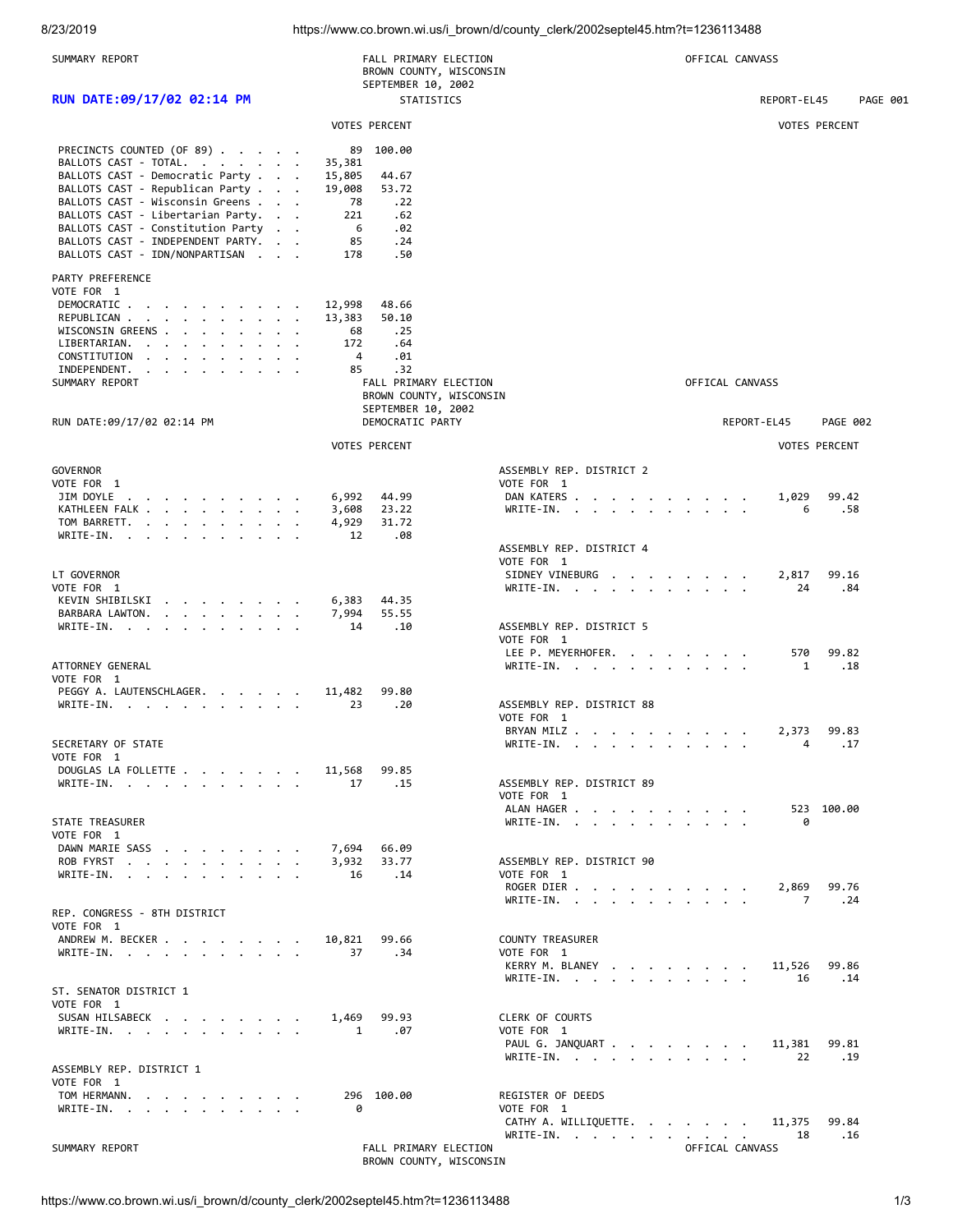8/23/2019 https://www.co.brown.wi.us/i\_brown/d/county\_clerk/2002septel45.htm?t=1236113488

| RUN DATE:09/17/02 02:14 PM                                                                                                                                                                                                                        | SEPTEMBER 10, 2002<br><b>REPUBLICAN PARTY</b>    |                                        | REPORT-EL45<br>PAGE 003             |
|---------------------------------------------------------------------------------------------------------------------------------------------------------------------------------------------------------------------------------------------------|--------------------------------------------------|----------------------------------------|-------------------------------------|
|                                                                                                                                                                                                                                                   | <b>VOTES PERCENT</b>                             |                                        | <b>VOTES PERCENT</b>                |
| <b>GOVERNOR</b><br>VOTE FOR 1                                                                                                                                                                                                                     |                                                  | ASSEMBLY REP. DISTRICT 3<br>VOTE FOR 1 |                                     |
| GEORGE POBUDA<br>SCOTT McCALLUM.                                                                                                                                                                                                                  | 817<br>5.68<br>11,735<br>81.52                   | ALOTT<br>WRITE-IN.                     | 229<br>99.57<br>$\mathbf{1}$<br>.43 |
| BILL LORGE                                                                                                                                                                                                                                        | 1,798<br>12.49                                   |                                        |                                     |
| WRITE-IN.                                                                                                                                                                                                                                         | - 46<br>.32                                      | ASSEMBLY REP. DISTRICT 4               |                                     |
|                                                                                                                                                                                                                                                   |                                                  | VOTE FOR 1                             |                                     |
| LT GOVERNOR                                                                                                                                                                                                                                       |                                                  | PHIL MONTGOMERY                        | 3,343<br>99.67                      |
| VOTE FOR 1<br>MARGARET A. FARROW 10,985                                                                                                                                                                                                           | 99.75                                            | WRITE-IN.                              | .33<br>11                           |
| WRITE-IN.                                                                                                                                                                                                                                         | 28<br>.25                                        |                                        |                                     |
|                                                                                                                                                                                                                                                   |                                                  | ASSEMBLY REP. DISTRICT 5<br>VOTE FOR 1 |                                     |
| ATTORNEY GENERAL                                                                                                                                                                                                                                  |                                                  | BECKY WEBER.                           | 99.89<br>882                        |
| VOTE FOR 1                                                                                                                                                                                                                                        |                                                  | WRITE-IN, , , , , , , , , , , ,        | $\overline{1}$<br>.11               |
| VINCE BISKUPIC. 11,786<br>WRITE-IN.                                                                                                                                                                                                               | 99.67<br>.33<br>39                               |                                        |                                     |
|                                                                                                                                                                                                                                                   |                                                  | ASSEMBLY REP. DISTRICT 88              |                                     |
|                                                                                                                                                                                                                                                   |                                                  | VOTE FOR 1                             |                                     |
| SECRETARY OF STATE<br>VOTE FOR 1                                                                                                                                                                                                                  |                                                  | JUDY KRAWCZYK 2,353<br>WRITE-IN.       | 99.53<br>.47<br>11                  |
| WALT NOCITO.                                                                                                                                                                                                                                      | 2,890<br>24.92                                   |                                        |                                     |
| ROBERT GERALD LORGE<br>WRITE-IN.                                                                                                                                                                                                                  | 8,687<br>74.89<br>22<br>$\ldots$ 19              | ASSEMBLY REP. DISTRICT 89              |                                     |
|                                                                                                                                                                                                                                                   |                                                  | VOTE FOR 1                             |                                     |
|                                                                                                                                                                                                                                                   |                                                  | JOHN G. GARD                           | 849<br>99.76                        |
| STATE TREASURER<br>VOTE FOR 1                                                                                                                                                                                                                     |                                                  | WRITE-IN.                              | $\overline{2}$<br>.24               |
| JACK C. VOIGHT. 11,130                                                                                                                                                                                                                            | 99.85                                            |                                        |                                     |
| WRITE-IN. 17                                                                                                                                                                                                                                      | $\cdot$ 15                                       | ASSEMBLY REP. DISTRICT 90              |                                     |
|                                                                                                                                                                                                                                                   |                                                  | VOTE FOR 1<br>KARL VAN ROY             | 65.84<br>2,328                      |
| REP. CONGRESS - 8TH DISTRICT                                                                                                                                                                                                                      |                                                  | BOB STRAZISHAR.                        | 1,202<br>33.99                      |
| VOTE FOR 1<br>MARK GREEN 14,153                                                                                                                                                                                                                   | 99.72                                            | WRITE-IN.                              | 6<br>.17                            |
| WRITE-IN.                                                                                                                                                                                                                                         | .28<br>40                                        |                                        |                                     |
|                                                                                                                                                                                                                                                   |                                                  | DISTRICT ATTORNEY                      |                                     |
| ST. SENATOR DISTRICT 1                                                                                                                                                                                                                            |                                                  | VOTE FOR 1<br>JOHN P. ZAKOWSKI 13,380  | 99.69                               |
| VOTE FOR 1                                                                                                                                                                                                                                        |                                                  | WRITE-IN.                              | .31<br>42                           |
| ALAN J. LASEE                                                                                                                                                                                                                                     | 2,263<br>99.82<br>4                              |                                        |                                     |
| WRITE-IN.                                                                                                                                                                                                                                         | .18                                              | <b>COUNTY CLERK</b>                    |                                     |
|                                                                                                                                                                                                                                                   |                                                  | VOTE FOR 1                             |                                     |
| ASSEMBLY REP. DISTRICT 1<br>VOTE FOR 1                                                                                                                                                                                                            |                                                  | DARLENE K. MARCELLE<br>$WRITE-IN.$     | 12,844<br>99.69<br>.31<br>40        |
| GAREY D. BIES                                                                                                                                                                                                                                     | 272 54.84                                        |                                        |                                     |
| PETER J. ANDRE<br>the contract of the contract of the contract of the contract of the contract of the contract of the contract of                                                                                                                 | 224 45.16                                        |                                        |                                     |
| WRITE-IN.                                                                                                                                                                                                                                         | 0                                                | SHERIFF<br>VOTE FOR 1                  |                                     |
|                                                                                                                                                                                                                                                   |                                                  | PATRICK J. BUCKLEY                     | 3,807<br>21.04                      |
| ASSEMBLY REP. DISTRICT 2<br>VOTE FOR 1                                                                                                                                                                                                            |                                                  | DON STEWART.<br>DENNIS N. KOCKEN       | 3,219<br>17.79<br>11,037<br>61.01   |
| FRANK LASEE.                                                                                                                                                                                                                                      | 1,499 99.93                                      | WRITE-IN.                              | .15<br>28                           |
| WRITE-IN.<br><u>in the second contract of the second contract of the second contract of the second contract of the second contract of the second contract of the second contract of the second contract of the second contract of the second </u> | .07<br>$\mathbf{1}$                              |                                        |                                     |
| SUMMARY REPORT                                                                                                                                                                                                                                    | FALL PRIMARY ELECTION<br>BROWN COUNTY, WISCONSIN |                                        | OFFICAL CANVASS                     |
|                                                                                                                                                                                                                                                   | SEPTEMBER 10, 2002                               |                                        |                                     |
| RUN DATE:09/17/02 02:14 PM                                                                                                                                                                                                                        | WI GREENS PARTY                                  |                                        | REPORT-EL45<br>PAGE 004             |
|                                                                                                                                                                                                                                                   | <b>VOTES PERCENT</b>                             |                                        |                                     |
| <b>GOVERNOR</b>                                                                                                                                                                                                                                   |                                                  |                                        |                                     |
| VOTE FOR 1                                                                                                                                                                                                                                        |                                                  |                                        |                                     |
| JIM YOUNG<br>WRITE-IN.                                                                                                                                                                                                                            | 63 100.00<br>0                                   |                                        |                                     |
|                                                                                                                                                                                                                                                   |                                                  |                                        |                                     |
| LT GOVERNOR                                                                                                                                                                                                                                       |                                                  |                                        |                                     |
| VOTE FOR 1<br>JEFF PETERSON                                                                                                                                                                                                                       | 61 100.00                                        |                                        |                                     |
| WRITE-IN.                                                                                                                                                                                                                                         | 0                                                |                                        |                                     |
| STATE TREASURER                                                                                                                                                                                                                                   |                                                  |                                        |                                     |
| VOTE FOR 1                                                                                                                                                                                                                                        |                                                  |                                        |                                     |
| PAUL ASCHENBRENNER                                                                                                                                                                                                                                | 64 100.00                                        |                                        |                                     |
| WRITE-IN.                                                                                                                                                                                                                                         | 0                                                |                                        |                                     |
| REP. CONGRESS - 8TH DISTRICT                                                                                                                                                                                                                      |                                                  |                                        |                                     |
| VOTE FOR 1<br>DICK KAISER.                                                                                                                                                                                                                        | 58 100.00                                        |                                        |                                     |
| WRITE-IN.                                                                                                                                                                                                                                         | 0                                                |                                        |                                     |
| SUMMARY REPORT                                                                                                                                                                                                                                    | FALL PRIMARY ELECTION                            |                                        | OFFICAL CANVASS                     |

https://www.co.brown.wi.us/i\_brown/d/county\_clerk/2002septel45.htm?t=1236113488